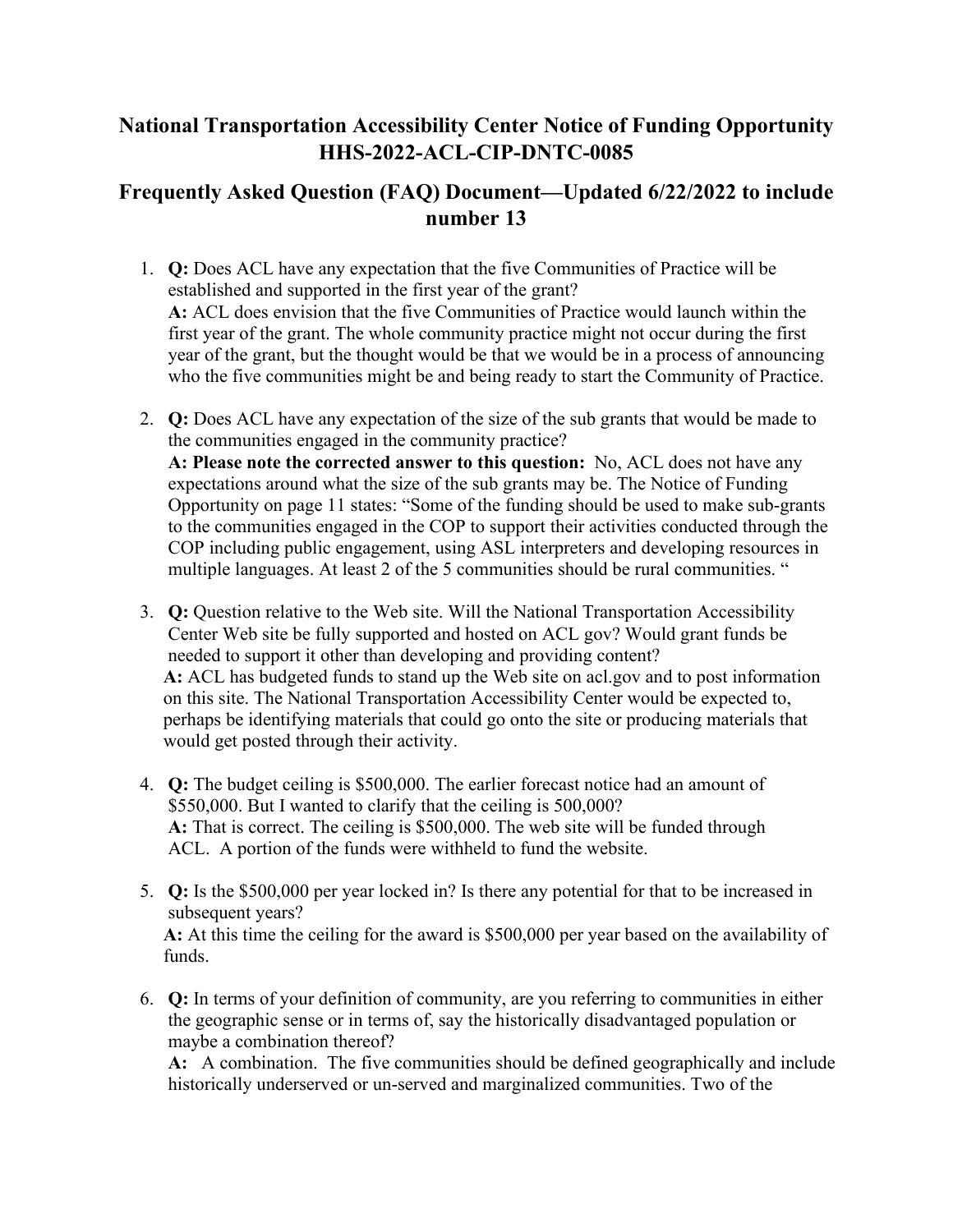communities need to be defined geographically and need to encompass people living in rural communities.

7. **Q:** Regarding the requirement of submitting an MOU from a tribal entity as referred to on Page 6. Would you require that to be an ITO or would it be acceptable to have an MOU from a national tribal organization?

**A:** An MOU with an organization representing native communities would only be acceptable if the National Tribal organization meets the definition in 25 U.S.C. 5304 (l) which states: [Tribal organization"](https://gcc02.safelinks.protection.outlook.com/?url=https%3A%2F%2Fwww.law.cornell.edu%2Fdefinitions%2Fuscode.php%3Fwidth%3D840%26height%3D800%26iframe%3Dtrue%26def_id%3D25-USC-1777858031-1757435817%26term_occur%3D999%26term_src%3Dtitle%3A25%3Achapter%3A46%3Asection%3A5304&data=05%7C01%7CLori.Gerhard%40acl.hhs.gov%7Cba5ccebd4f0e4a4469b608da3db80653%7Cd58addea50534a808499ba4d944910df%7C0%7C0%7C637890157829920785%7CUnknown%7CTWFpbGZsb3d8eyJWIjoiMC4wLjAwMDAiLCJQIjoiV2luMzIiLCJBTiI6Ik1haWwiLCJXVCI6Mn0%3D%7C3000%7C%7C%7C&sdata=HgGWaO3%2Bx5lX7lgy0MAdQPqvpNrgu6nvOZuMAMnruco%3D&reserved=0) or ["tribal organization"](https://gcc02.safelinks.protection.outlook.com/?url=https%3A%2F%2Fwww.law.cornell.edu%2Fdefinitions%2Fuscode.php%3Fwidth%3D840%26height%3D800%26iframe%3Dtrue%26def_id%3D25-USC-1777858031-1757435817%26term_occur%3D999%26term_src%3Dtitle%3A25%3Achapter%3A46%3Asection%3A5304&data=05%7C01%7CLori.Gerhard%40acl.hhs.gov%7Cba5ccebd4f0e4a4469b608da3db80653%7Cd58addea50534a808499ba4d944910df%7C0%7C0%7C637890157829920785%7CUnknown%7CTWFpbGZsb3d8eyJWIjoiMC4wLjAwMDAiLCJQIjoiV2luMzIiLCJBTiI6Ik1haWwiLCJXVCI6Mn0%3D%7C3000%7C%7C%7C&sdata=HgGWaO3%2Bx5lX7lgy0MAdQPqvpNrgu6nvOZuMAMnruco%3D&reserved=0) means the recognized governing body of an[y Indian tribe;](https://gcc02.safelinks.protection.outlook.com/?url=https%3A%2F%2Fwww.law.cornell.edu%2Fdefinitions%2Fuscode.php%3Fwidth%3D840%26height%3D800%26iframe%3Dtrue%26def_id%3D25-USC-1151445019-1757435810%26term_occur%3D999%26term_src%3Dtitle%3A25%3Achapter%3A46%3Asection%3A5304&data=05%7C01%7CLori.Gerhard%40acl.hhs.gov%7Cba5ccebd4f0e4a4469b608da3db80653%7Cd58addea50534a808499ba4d944910df%7C0%7C0%7C637890157829920785%7CUnknown%7CTWFpbGZsb3d8eyJWIjoiMC4wLjAwMDAiLCJQIjoiV2luMzIiLCJBTiI6Ik1haWwiLCJXVCI6Mn0%3D%7C3000%7C%7C%7C&sdata=CoX3QsteAy42JLCLUnmX6nFoga84ZKRixmbQBtzrpW4%3D&reserved=0) any legally established organization o[f Indians w](https://gcc02.safelinks.protection.outlook.com/?url=https%3A%2F%2Fwww.law.cornell.edu%2Fdefinitions%2Fuscode.php%3Fwidth%3D840%26height%3D800%26iframe%3Dtrue%26def_id%3D25-USC-2100368841-1757435809%26term_occur%3D999%26term_src%3Dtitle%3A25%3Achapter%3A46%3Asection%3A5304&data=05%7C01%7CLori.Gerhard%40acl.hhs.gov%7Cba5ccebd4f0e4a4469b608da3db80653%7Cd58addea50534a808499ba4d944910df%7C0%7C0%7C637890157829920785%7CUnknown%7CTWFpbGZsb3d8eyJWIjoiMC4wLjAwMDAiLCJQIjoiV2luMzIiLCJBTiI6Ik1haWwiLCJXVCI6Mn0%3D%7C3000%7C%7C%7C&sdata=xzUK0%2F9rmkxISGto1F26pJVyyY%2BZEU%2FG3MRKzfI2604%3D&reserved=0)hich is controlled, sanctioned, or chartered by such governing body or which is democratically elected by the adult members of th[e Indian c](https://gcc02.safelinks.protection.outlook.com/?url=https%3A%2F%2Fwww.law.cornell.edu%2Fdefinitions%2Fuscode.php%3Fwidth%3D840%26height%3D800%26iframe%3Dtrue%26def_id%3D25-USC-2100368841-1757435809%26term_occur%3D999%26term_src%3Dtitle%3A25%3Achapter%3A46%3Asection%3A5304&data=05%7C01%7CLori.Gerhard%40acl.hhs.gov%7Cba5ccebd4f0e4a4469b608da3db80653%7Cd58addea50534a808499ba4d944910df%7C0%7C0%7C637890157829920785%7CUnknown%7CTWFpbGZsb3d8eyJWIjoiMC4wLjAwMDAiLCJQIjoiV2luMzIiLCJBTiI6Ik1haWwiLCJXVCI6Mn0%3D%7C3000%7C%7C%7C&sdata=xzUK0%2F9rmkxISGto1F26pJVyyY%2BZEU%2FG3MRKzfI2604%3D&reserved=0)ommunity to be served by such organization and which includes the maximum participation o[f Indians i](https://gcc02.safelinks.protection.outlook.com/?url=https%3A%2F%2Fwww.law.cornell.edu%2Fdefinitions%2Fuscode.php%3Fwidth%3D840%26height%3D800%26iframe%3Dtrue%26def_id%3D25-USC-2100368841-1757435809%26term_occur%3D999%26term_src%3Dtitle%3A25%3Achapter%3A46%3Asection%3A5304&data=05%7C01%7CLori.Gerhard%40acl.hhs.gov%7Cba5ccebd4f0e4a4469b608da3db80653%7Cd58addea50534a808499ba4d944910df%7C0%7C0%7C637890157829920785%7CUnknown%7CTWFpbGZsb3d8eyJWIjoiMC4wLjAwMDAiLCJQIjoiV2luMzIiLCJBTiI6Ik1haWwiLCJXVCI6Mn0%3D%7C3000%7C%7C%7C&sdata=xzUK0%2F9rmkxISGto1F26pJVyyY%2BZEU%2FG3MRKzfI2604%3D&reserved=0)n all phases of its activities: Provided, That in any case where a contract is let or grant made to an organization to perform services benefiting more than one [Indian tribe,](https://gcc02.safelinks.protection.outlook.com/?url=https%3A%2F%2Fwww.law.cornell.edu%2Fdefinitions%2Fuscode.php%3Fwidth%3D840%26height%3D800%26iframe%3Dtrue%26def_id%3D25-USC-1151445019-1757435810%26term_occur%3D999%26term_src%3Dtitle%3A25%3Achapter%3A46%3Asection%3A5304&data=05%7C01%7CLori.Gerhard%40acl.hhs.gov%7Cba5ccebd4f0e4a4469b608da3db80653%7Cd58addea50534a808499ba4d944910df%7C0%7C0%7C637890157829920785%7CUnknown%7CTWFpbGZsb3d8eyJWIjoiMC4wLjAwMDAiLCJQIjoiV2luMzIiLCJBTiI6Ik1haWwiLCJXVCI6Mn0%3D%7C3000%7C%7C%7C&sdata=CoX3QsteAy42JLCLUnmX6nFoga84ZKRixmbQBtzrpW4%3D&reserved=0) the approval of each suc[h Indian](https://gcc02.safelinks.protection.outlook.com/?url=https%3A%2F%2Fwww.law.cornell.edu%2Fdefinitions%2Fuscode.php%3Fwidth%3D840%26height%3D800%26iframe%3Dtrue%26def_id%3D25-USC-1151445019-1757435810%26term_occur%3D999%26term_src%3D&data=05%7C01%7CLori.Gerhard%40acl.hhs.gov%7Cba5ccebd4f0e4a4469b608da3db80653%7Cd58addea50534a808499ba4d944910df%7C0%7C0%7C637890157829920785%7CUnknown%7CTWFpbGZsb3d8eyJWIjoiMC4wLjAwMDAiLCJQIjoiV2luMzIiLCJBTiI6Ik1haWwiLCJXVCI6Mn0%3D%7C3000%7C%7C%7C&sdata=Xx3ASpNg6MCFRX9iE1CnqlQpfvrlsnnZMqUi%2Fld8bmc%3D&reserved=0)  [tribe](https://gcc02.safelinks.protection.outlook.com/?url=https%3A%2F%2Fwww.law.cornell.edu%2Fdefinitions%2Fuscode.php%3Fwidth%3D840%26height%3D800%26iframe%3Dtrue%26def_id%3D25-USC-1151445019-1757435810%26term_occur%3D999%26term_src%3D&data=05%7C01%7CLori.Gerhard%40acl.hhs.gov%7Cba5ccebd4f0e4a4469b608da3db80653%7Cd58addea50534a808499ba4d944910df%7C0%7C0%7C637890157829920785%7CUnknown%7CTWFpbGZsb3d8eyJWIjoiMC4wLjAwMDAiLCJQIjoiV2luMzIiLCJBTiI6Ik1haWwiLCJXVCI6Mn0%3D%7C3000%7C%7C%7C&sdata=Xx3ASpNg6MCFRX9iE1CnqlQpfvrlsnnZMqUi%2Fld8bmc%3D&reserved=0) shall be a prerequisite to the letting or making of such contract or grant. The term ''Indian tribe'' means any Federal or State Indian tribe, band, rancheria, pueblo, colony, or community, including any Alaskan native village or regional village corporation (as defined in or established pursuant to the Alaska Native Claims Settlement Act) and a tribal organization (as defined in section 4(l) of the Indian Self-Determination and Education Assistance Act (25 U.S.C. 450b(l)(now 25 U.S.C. 5304 (l))).

- 8. **Q:** On Page 6, the paragraph that says applicants must include an MOU from one of the following minority entities and Indian tribes to carry out activities under the programs authorized under Titles 2, 3, 6 and 7 of the Rehab Act of 1973 as amended and then it continues. Would you look at that as being either or, or is it both?  **A:** Page 6 of the Notice of Funding Opportunity says that applicants "must include a Memorandum of Understanding (MOU) from **one** of the following minority entities and Indian tribes to carry out activities under the programs authorized under Titles 2, 3, 6 and 7 of the Rehab Act of 1973 as amended". Minority entities and Indian tribes conduct research, training, technical assistance or related activity to improve services provided under the Rehab Act of1973 as amended. Especially services to provide the individuals from minority backgrounds. **So it needs to be at least one of those entities**. Please note these definitions:
	- o The term ''minority entity'' means an entity that is a historically Black college or university, a Hispanic-serving institution of higher education, an American Indian tribal college or university, or another institution of higher education whose minority student enrollment is at least 50 percent.
	- o The term ''historically Black college or university'' means a part B institution, as defined in section 322(2) of the Higher Education Act of 1965 (20 U.S.C. 1061(2)).
	- o The term ''Indian tribe'' means any Federal or State Indian tribe, band, rancheria, pueblo, colony, or community, including any Alaskan native village or regional village corporation (as defined in or established pursuant to the Alaska Native Claims Settlement Act) and a tribal organization (as defined in section 4(l) of the Indian Self-Determination and Education Assistance Act (25 U.S.C. 450b(l)(now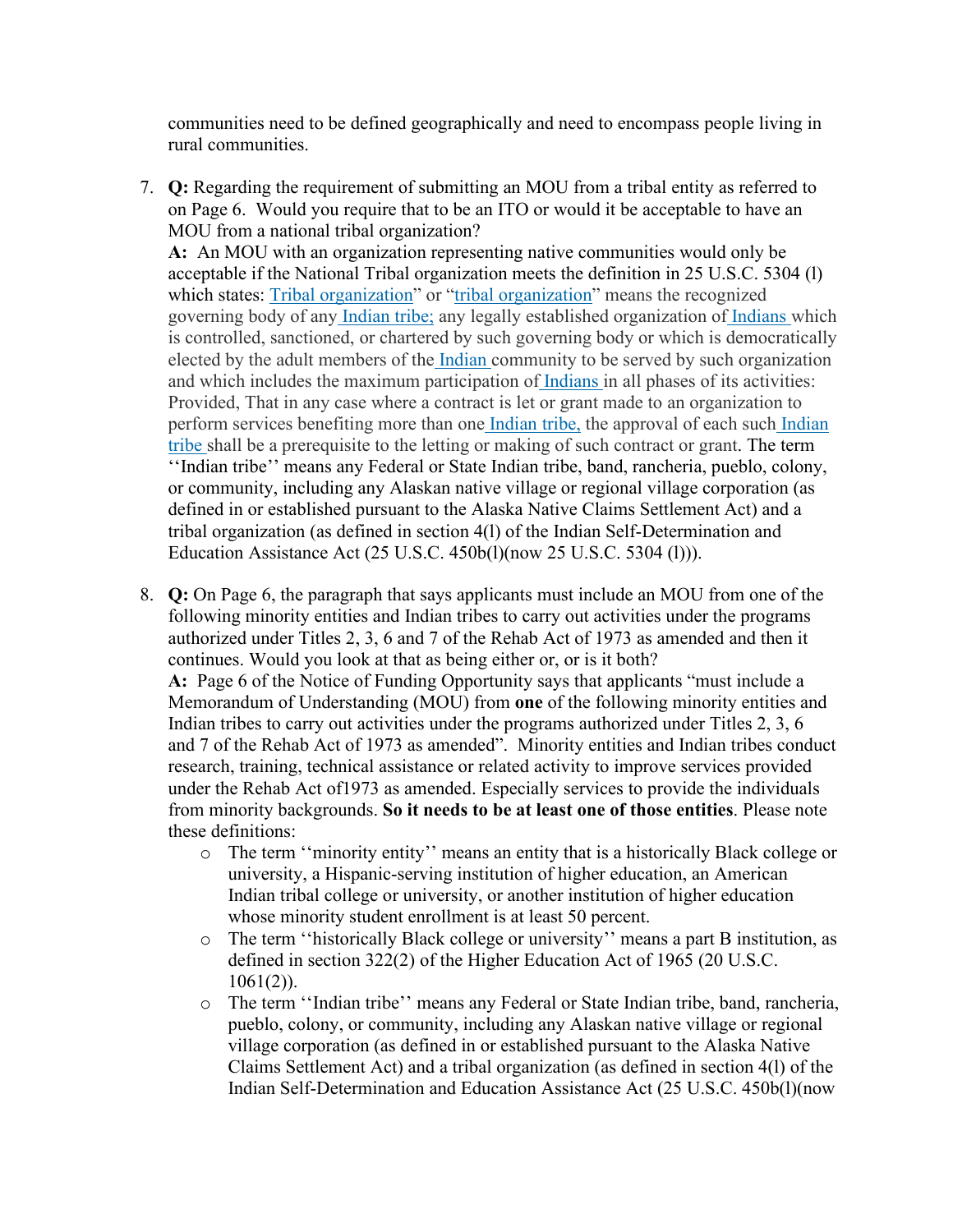25 U.S.C. 5304 (l))). An MOU with an organization representing native communities would only be acceptable if the National Tribal organization meets the definition in 25 U.S.C. 5304 (l) which states: [Tribal organization"](https://gcc02.safelinks.protection.outlook.com/?url=https%3A%2F%2Fwww.law.cornell.edu%2Fdefinitions%2Fuscode.php%3Fwidth%3D840%26height%3D800%26iframe%3Dtrue%26def_id%3D25-USC-1777858031-1757435817%26term_occur%3D999%26term_src%3Dtitle%3A25%3Achapter%3A46%3Asection%3A5304&data=05%7C01%7CLori.Gerhard%40acl.hhs.gov%7Cba5ccebd4f0e4a4469b608da3db80653%7Cd58addea50534a808499ba4d944910df%7C0%7C0%7C637890157829920785%7CUnknown%7CTWFpbGZsb3d8eyJWIjoiMC4wLjAwMDAiLCJQIjoiV2luMzIiLCJBTiI6Ik1haWwiLCJXVCI6Mn0%3D%7C3000%7C%7C%7C&sdata=HgGWaO3%2Bx5lX7lgy0MAdQPqvpNrgu6nvOZuMAMnruco%3D&reserved=0) or ["tribal](https://gcc02.safelinks.protection.outlook.com/?url=https%3A%2F%2Fwww.law.cornell.edu%2Fdefinitions%2Fuscode.php%3Fwidth%3D840%26height%3D800%26iframe%3Dtrue%26def_id%3D25-USC-1777858031-1757435817%26term_occur%3D999%26term_src%3Dtitle%3A25%3Achapter%3A46%3Asection%3A5304&data=05%7C01%7CLori.Gerhard%40acl.hhs.gov%7Cba5ccebd4f0e4a4469b608da3db80653%7Cd58addea50534a808499ba4d944910df%7C0%7C0%7C637890157829920785%7CUnknown%7CTWFpbGZsb3d8eyJWIjoiMC4wLjAwMDAiLCJQIjoiV2luMzIiLCJBTiI6Ik1haWwiLCJXVCI6Mn0%3D%7C3000%7C%7C%7C&sdata=HgGWaO3%2Bx5lX7lgy0MAdQPqvpNrgu6nvOZuMAMnruco%3D&reserved=0)  [organization"](https://gcc02.safelinks.protection.outlook.com/?url=https%3A%2F%2Fwww.law.cornell.edu%2Fdefinitions%2Fuscode.php%3Fwidth%3D840%26height%3D800%26iframe%3Dtrue%26def_id%3D25-USC-1777858031-1757435817%26term_occur%3D999%26term_src%3Dtitle%3A25%3Achapter%3A46%3Asection%3A5304&data=05%7C01%7CLori.Gerhard%40acl.hhs.gov%7Cba5ccebd4f0e4a4469b608da3db80653%7Cd58addea50534a808499ba4d944910df%7C0%7C0%7C637890157829920785%7CUnknown%7CTWFpbGZsb3d8eyJWIjoiMC4wLjAwMDAiLCJQIjoiV2luMzIiLCJBTiI6Ik1haWwiLCJXVCI6Mn0%3D%7C3000%7C%7C%7C&sdata=HgGWaO3%2Bx5lX7lgy0MAdQPqvpNrgu6nvOZuMAMnruco%3D&reserved=0) means the recognized governing body of an[y Indian tribe;](https://gcc02.safelinks.protection.outlook.com/?url=https%3A%2F%2Fwww.law.cornell.edu%2Fdefinitions%2Fuscode.php%3Fwidth%3D840%26height%3D800%26iframe%3Dtrue%26def_id%3D25-USC-1151445019-1757435810%26term_occur%3D999%26term_src%3Dtitle%3A25%3Achapter%3A46%3Asection%3A5304&data=05%7C01%7CLori.Gerhard%40acl.hhs.gov%7Cba5ccebd4f0e4a4469b608da3db80653%7Cd58addea50534a808499ba4d944910df%7C0%7C0%7C637890157829920785%7CUnknown%7CTWFpbGZsb3d8eyJWIjoiMC4wLjAwMDAiLCJQIjoiV2luMzIiLCJBTiI6Ik1haWwiLCJXVCI6Mn0%3D%7C3000%7C%7C%7C&sdata=CoX3QsteAy42JLCLUnmX6nFoga84ZKRixmbQBtzrpW4%3D&reserved=0) any legally established organization o[f Indians w](https://gcc02.safelinks.protection.outlook.com/?url=https%3A%2F%2Fwww.law.cornell.edu%2Fdefinitions%2Fuscode.php%3Fwidth%3D840%26height%3D800%26iframe%3Dtrue%26def_id%3D25-USC-2100368841-1757435809%26term_occur%3D999%26term_src%3Dtitle%3A25%3Achapter%3A46%3Asection%3A5304&data=05%7C01%7CLori.Gerhard%40acl.hhs.gov%7Cba5ccebd4f0e4a4469b608da3db80653%7Cd58addea50534a808499ba4d944910df%7C0%7C0%7C637890157829920785%7CUnknown%7CTWFpbGZsb3d8eyJWIjoiMC4wLjAwMDAiLCJQIjoiV2luMzIiLCJBTiI6Ik1haWwiLCJXVCI6Mn0%3D%7C3000%7C%7C%7C&sdata=xzUK0%2F9rmkxISGto1F26pJVyyY%2BZEU%2FG3MRKzfI2604%3D&reserved=0)hich is controlled, sanctioned, or chartered by such governing body or which is democratically elected by the adult members of th[e Indian c](https://gcc02.safelinks.protection.outlook.com/?url=https%3A%2F%2Fwww.law.cornell.edu%2Fdefinitions%2Fuscode.php%3Fwidth%3D840%26height%3D800%26iframe%3Dtrue%26def_id%3D25-USC-2100368841-1757435809%26term_occur%3D999%26term_src%3Dtitle%3A25%3Achapter%3A46%3Asection%3A5304&data=05%7C01%7CLori.Gerhard%40acl.hhs.gov%7Cba5ccebd4f0e4a4469b608da3db80653%7Cd58addea50534a808499ba4d944910df%7C0%7C0%7C637890157829920785%7CUnknown%7CTWFpbGZsb3d8eyJWIjoiMC4wLjAwMDAiLCJQIjoiV2luMzIiLCJBTiI6Ik1haWwiLCJXVCI6Mn0%3D%7C3000%7C%7C%7C&sdata=xzUK0%2F9rmkxISGto1F26pJVyyY%2BZEU%2FG3MRKzfI2604%3D&reserved=0)ommunity to be served by such organization and which includes the maximum participation o[f Indians i](https://gcc02.safelinks.protection.outlook.com/?url=https%3A%2F%2Fwww.law.cornell.edu%2Fdefinitions%2Fuscode.php%3Fwidth%3D840%26height%3D800%26iframe%3Dtrue%26def_id%3D25-USC-2100368841-1757435809%26term_occur%3D999%26term_src%3Dtitle%3A25%3Achapter%3A46%3Asection%3A5304&data=05%7C01%7CLori.Gerhard%40acl.hhs.gov%7Cba5ccebd4f0e4a4469b608da3db80653%7Cd58addea50534a808499ba4d944910df%7C0%7C0%7C637890157829920785%7CUnknown%7CTWFpbGZsb3d8eyJWIjoiMC4wLjAwMDAiLCJQIjoiV2luMzIiLCJBTiI6Ik1haWwiLCJXVCI6Mn0%3D%7C3000%7C%7C%7C&sdata=xzUK0%2F9rmkxISGto1F26pJVyyY%2BZEU%2FG3MRKzfI2604%3D&reserved=0)n all phases of its activities: Provided, That in any case where a contract is let or grant made to an organization to perform services benefiting more than on[e Indian tribe,](https://gcc02.safelinks.protection.outlook.com/?url=https%3A%2F%2Fwww.law.cornell.edu%2Fdefinitions%2Fuscode.php%3Fwidth%3D840%26height%3D800%26iframe%3Dtrue%26def_id%3D25-USC-1151445019-1757435810%26term_occur%3D999%26term_src%3Dtitle%3A25%3Achapter%3A46%3Asection%3A5304&data=05%7C01%7CLori.Gerhard%40acl.hhs.gov%7Cba5ccebd4f0e4a4469b608da3db80653%7Cd58addea50534a808499ba4d944910df%7C0%7C0%7C637890157829920785%7CUnknown%7CTWFpbGZsb3d8eyJWIjoiMC4wLjAwMDAiLCJQIjoiV2luMzIiLCJBTiI6Ik1haWwiLCJXVCI6Mn0%3D%7C3000%7C%7C%7C&sdata=CoX3QsteAy42JLCLUnmX6nFoga84ZKRixmbQBtzrpW4%3D&reserved=0) the approval of each suc[h Indian tribe s](https://gcc02.safelinks.protection.outlook.com/?url=https%3A%2F%2Fwww.law.cornell.edu%2Fdefinitions%2Fuscode.php%3Fwidth%3D840%26height%3D800%26iframe%3Dtrue%26def_id%3D25-USC-1151445019-1757435810%26term_occur%3D999%26term_src%3D&data=05%7C01%7CLori.Gerhard%40acl.hhs.gov%7Cba5ccebd4f0e4a4469b608da3db80653%7Cd58addea50534a808499ba4d944910df%7C0%7C0%7C637890157829920785%7CUnknown%7CTWFpbGZsb3d8eyJWIjoiMC4wLjAwMDAiLCJQIjoiV2luMzIiLCJBTiI6Ik1haWwiLCJXVCI6Mn0%3D%7C3000%7C%7C%7C&sdata=Xx3ASpNg6MCFRX9iE1CnqlQpfvrlsnnZMqUi%2Fld8bmc%3D&reserved=0)hall be a prerequisite to the letting or making of such contract or grant.

9. **Q:** How will sub-awardees function under this grant? The FOA refers to providing sub grants to communities of practice to assist with technology or things like that, to facilitate the communities. when it comes to partners and the letters of intent from partners that we would submit. Is the intention that we would also be sub-awarding money to those partners and how would that work in the context of the grant?  **A:** In the grant, one applicant will receive the grant and that applicant will be the fiscal and programmatic lead. In the application, applicants should clearly define their key partners roles throughout the application materials, the work plan, the budget, the project narrative, and they should also include letters of commitment from them, they should also include letters of commitment from these initial partners in this application. So if there are any arrangements that are worked out in the work plan, budget, project narrative, the letters of commitment from the initial partners should mirror what the primary applicant has in their application. And how they will work with that part.

The primary applicants should decide who their key partners are in their application. They can have as many partners in their application as they choose. And they just have to describe what the roles would be of those partners. And then be clear about how those roles would be carried out in the work plan budget and project narrative. And the letters of commitment from the partner organization should align with what is in the application.

10. **Q:** Does the application need to identify the 5 communities that will be part of the community of practice?

**A:** The application should include a description of how the communities for the community of practice will be selected and how the applicant proposes to establish the community of practice.

- 11. **Q:** Do the letter of commitment count toward the 20-page project narrative limit? **A:** The letter of commitment will **not** count towards the 20-page limit.
- 12. **Q:** What is the difference between a memorandum of understanding and a letter of commitment from a partner? **A:** A memorandum of understanding, or MOU, is **a nonbinding agreement that states each party's intentions to take action, conduct a business transaction, or form a new**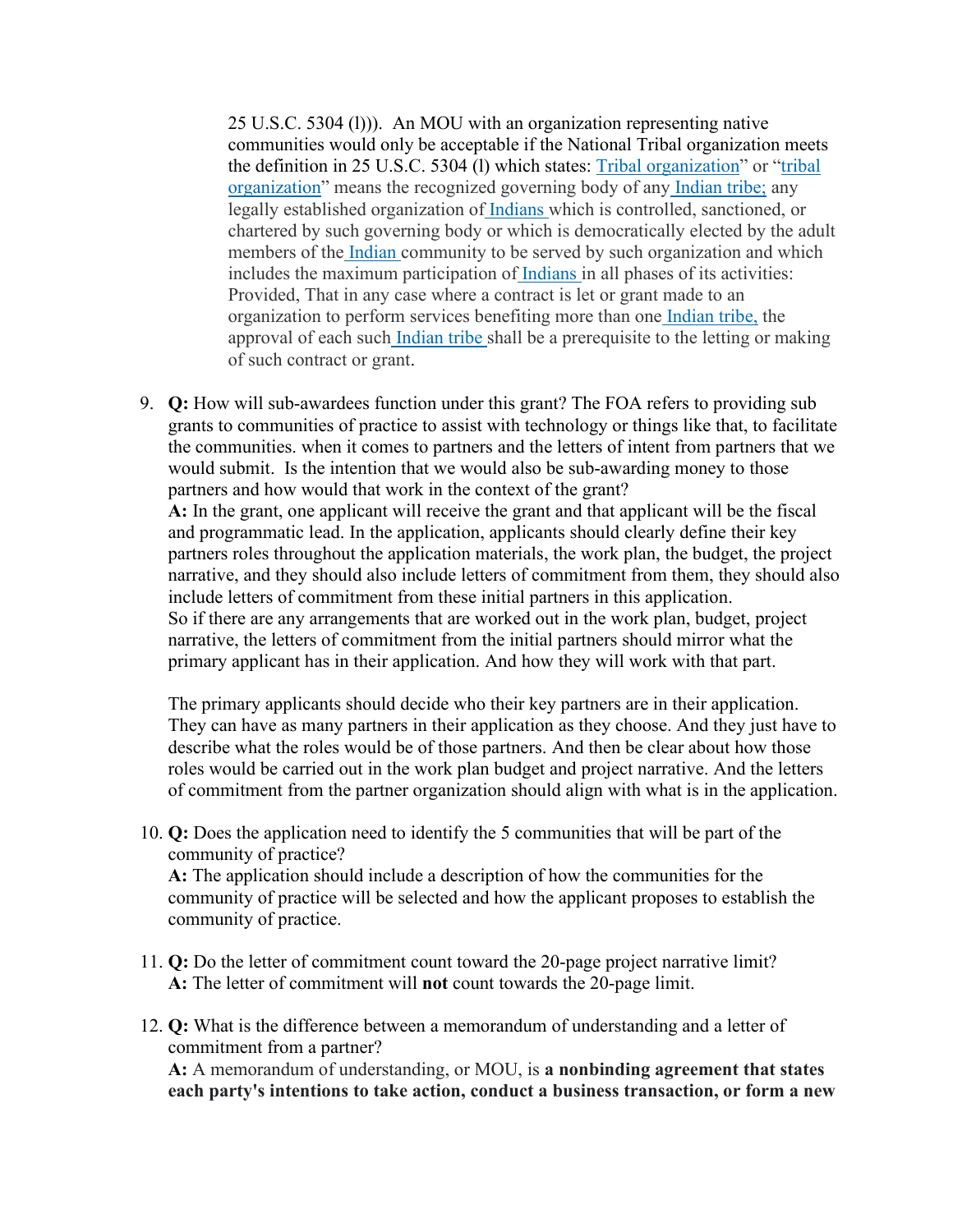**partnership**. An MOU should be signed by both parties. A Letter of Commitment is signed by the organization making the commitment and outlines the organizations involvement in the project and any contributions they are giving for the success of the project.

13. **Q:** I would like to check our eligibility for the ACL grant. Can you provide additional information on eligibility?

**A:** Please be sure to read the eligibility criteria in the NOFO on pages 15 and 16. The criteria reads:

For the purposes of this competition, national organizations are defined as those entities established with headquarters and administration for an organized group of bodies (local chapters, affiliates, faith and community-based and tribal organizations) dedicated to improving transportation services for a major, nationwide segment of the older adult and persons with disabilities population. Applicants must show that they have demonstrated experience and a proven track record in supporting and promoting the use of inclusive planning and the development of coordinated transportation systems that respond to the needs of people with disabilities and older adults. Applicants must show that they have demonstrated experience in partnering with national stakeholder groups, whose members advocate for and/or serve older adults, people with disabilities, caregivers and/or plan and provide community transportation systems. Coordination with existing FTA and ACL funded transportation resource centers is essential; therefore, applicants must show how they are coordinating with FTA and ACL funded transportation resource centers. Only one application per agency/organization will be accepted.

Applications that do not meet the responsiveness criteria outlined in Section III.3 below will be administratively eliminated and will not be reviewed. The successful applicant will be an organization that meets the criteria listed below. Applicants must conform to the following elements: 1. Applicants must meet the criteria for national organizations as defined above. 2. Applicants must have demonstrated experience in supporting and promoting the use of inclusive planning and the development of coordinated transportation systems that respond to the needs of people with disabilities and older adults; and 3. Applicants must show how they are coordinating or plan to coordinate with one or more FTA and ACL funded transportation resource centers.

## **We also recommend reading the Responsiveness criteria outlined in Section III.3 on page 17 which reads:**

Application Responsiveness Criteria Applications will be reviewed to establish responsiveness to the following criteria. Those that do not meet the required criteria will be administratively eliminated and will not be reviewed. 1. Is a national organization as defined above; 2. Demonstrates national experience in supporting and promoting the use of inclusive planning and the development of coordinated transportation systems that respond to the needs of people with disabilities and older adults; 3. Application reflects